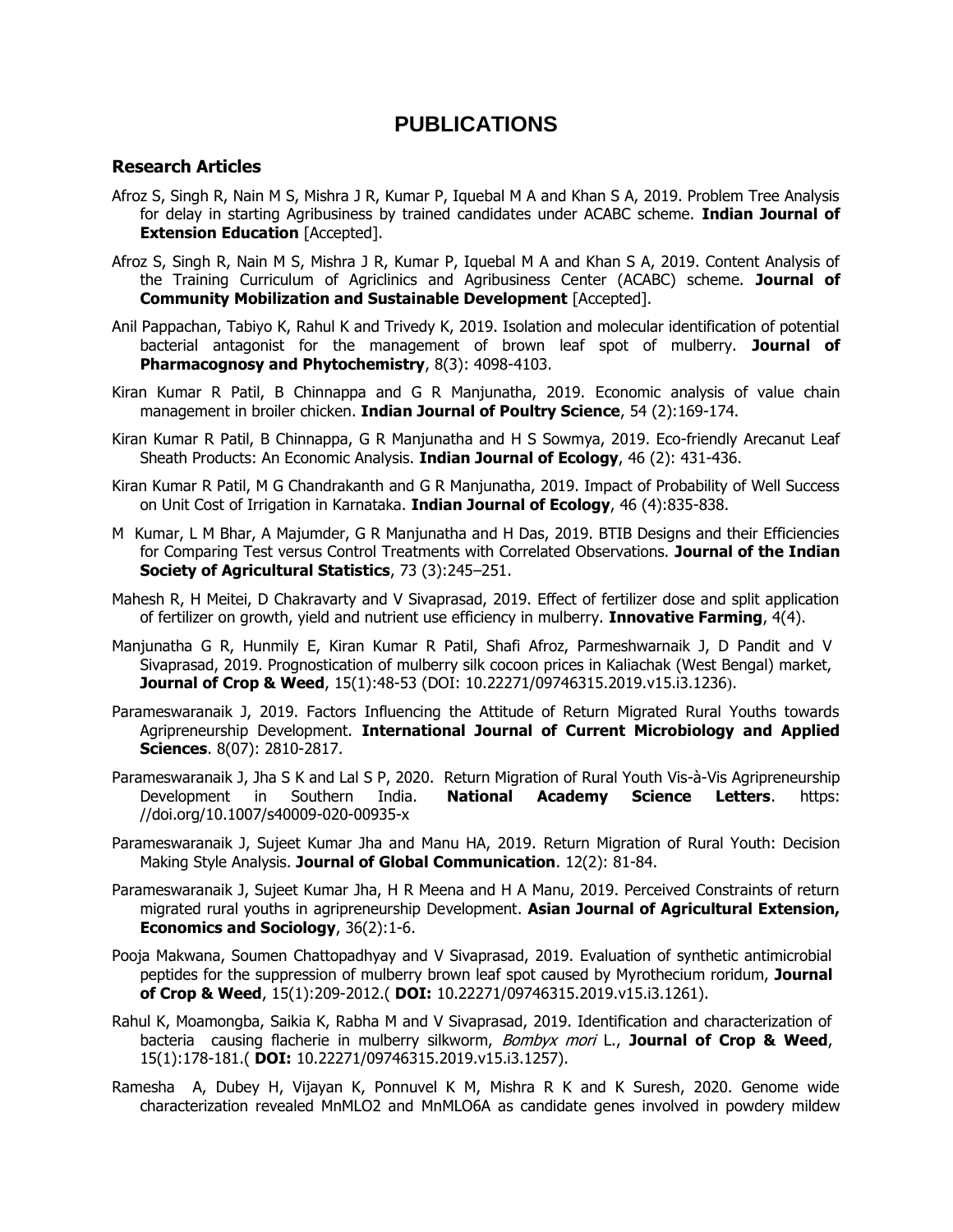susceptibility in mulberry. **Molecular Biology Reports;** https://doi.org/10.1007/s11033-020-05395- 6.

- Seidavi A, Zakir Hossain, N G Rubiuc and M G Cappai, 2020. Hierarchical clustering analysis based on metabolite levels in the hemolymph of different genetic strains of silkworm (*Bombyx mori* L., 1758) with regard to cocoon shell to cocoon weight ratio. **Livestock Science**, 232 (Feb): 103916 (https://doi.org/10.1016/j.livsci.2020.103916).
- Shambhavi H P, Makwana P, Surendranath B, Ponnuvel K M, Mishra R K and Appukuttan P R, 2020. Phagocytic events, associated lipid peroxidation and peroxidase activity in hemocytes of silkworm Bombyx mori induced by microsporidian infection. **Caryologia. International Journal of Cytology, Cytosystematics and Cytogenetics,** 73(1).
- Suresh K, Jalaja S K, D Chakravarty and V Sivaprasad, 2019. Breeding for improved leaf yield and studies on combining ability in mulberry, **Journal of Crop & Weed**,15(1):65-71.

#### **Papers Presented in Conferences/Seminars/Symposia etc**.

# **International seminar on Agriskills for Convergence in Research, Industry & Livelihood (ACRIL 2019), CWSS, BCKV, Kalyani, 28-30 Nov 2019**

- Anil Pappachan, Rahul K, Irene L and V Sivaprasad, 2019. Molecular identification of fungi associated with mulbeny root rot disease in Eastern and North Eastern India, T3/pp.141.
- Chandrakanth N, V Lakshmanan, V S Raviraj and V Sivaprasad, 2019. Functional classification of esterases in silkworm breeds with varied levels of thermotolerance, T2/Pp.99.
- Mahesh R, Anil Pappachan, V Vijay, D Chakravarty and V Sivprasad, 2019. Economics of growing mulberry under lowcost drip fertigation technology, T1/pp.57.
- Raviraj V S, Chandrakanth N, Lakshmanan V and V Sivaprasad, 2019. Identification of bivoltine silkworm breeds for high humidity tolerance in Eastern & North Eastern india, T1/pp.56.

Sivaprasad V, 2019. Mulberry sericulture in Eastern & North Eastern India- Resrach Scenario, pp.33.

# **60 th Ann. Conf. of Association of Microbiologists of India & Inter-symposium on Microbial Technologies in Sustainable Development of Energy, Environment, Agriculture & Health, Central University of Haryana, Haryana, 15-18 Nov 2019**

Aparna K & Rao, 2019. Microbial inoculation improves carbon sequestration & soil health ( $pp 95$ )

#### **Natl. Conf. on Challenges & Innovative Approaches in Agriculture & Allied Sciences Research, Biotic Science Congress-2019, Salem (TN), 26-27 July 2019**

- Mahesh R, Anil Pappachan, V Vijay, Debashish Chakravarty and V Sivprasad, 2019. Optimization of Fertilizer Dose under Low-cost Drip Fertigation Systems in Mulberry (pp 130).
- Halagundegowda G R, Kumaresan P, Manjunatha G R, Nanjunda Sastry S, Kantharaju B M and Pallavi J, 2019. Forecasting of price and arrivals of mulberry cocoons in major markets of Karnataka ( $pp$  120).

## **Popular Articles**

- Hossain Z, Mani S K, Lepcha S, 2019. Report on District Kissan Mela at Gorubathan Block in Kalimpong. **Indian Silk**, 9 [57 Old] (9-10):pp. 40.
- Babu H, Mani S K and Lepcha S, 2019. Report on Resham Krishi Mela-2019 of RSRS-Kalimpong. **Indian Silk**, 9 [57 Old] (9-10):pp. 42.